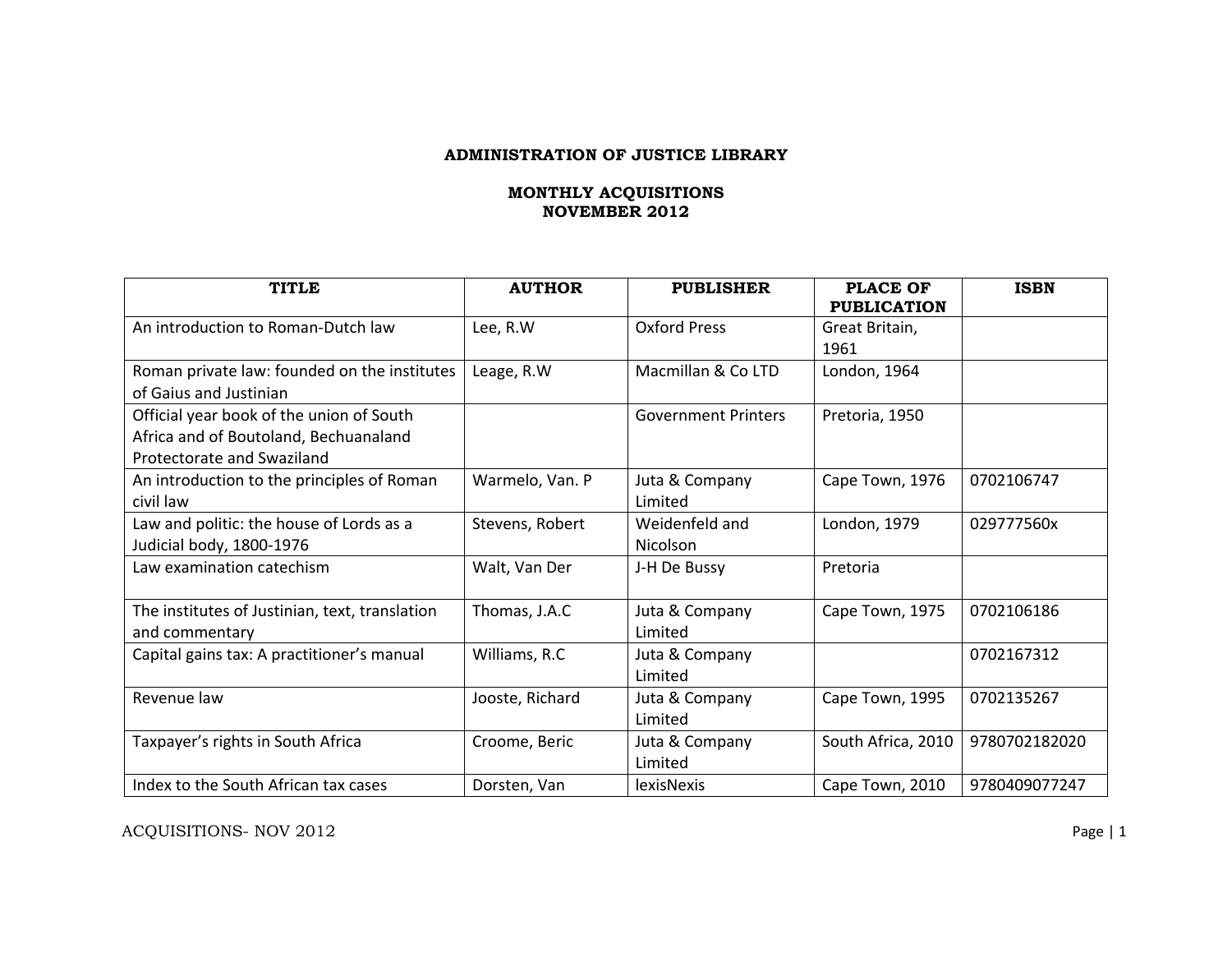| Tax administration                                   | Croome, B and<br>Olivier, L       | Juta & Company<br>Limited   | South Africa, 2010                     | 9780702184758 |
|------------------------------------------------------|-----------------------------------|-----------------------------|----------------------------------------|---------------|
| Income tax in South Africa: cases and<br>materials   | Williams, R.C                     | <b>lexisNexis</b>           | Durban, 2009                           | 9780409105629 |
| Income tax practice manual, Service Issue 32         | Binder 2                          | <b>lexisNexis</b>           | South Africa, 2011                     |               |
| Income tax practice manual, Service Issue 32         | Binder 1                          | lexisNexis                  | South Africa, 2011                     |               |
| Income tax practice manual, Service Issue 32         | Binder 3                          | lexisNexis                  | South Africa, 2011                     |               |
| Land tittle in South Africa                          | Miller, Carey D.L &<br>Pope, Anne | Juta and company<br>Limited | Cape Town, 2000                        | 9780702151200 |
| Constitutional property law                          | Van Der Walt, A.J                 | Juta and company<br>Limited | Cape Town, 1997                        | 9780702194191 |
| Transfer and bond costs<br>Transport-en verbandkoste | Warmback, D                       | lexisNexis                  | South Africa, 2011                     | 9780409051117 |
| Transfer and bond costs<br>Transport-en verbandkoste | Warmback, D                       | <b>lexisNexis</b>           | South Africa, 2011                     | 9780409051117 |
| Notarial practice                                    | Van Der Merwe, F.E                | Butterworth                 | Durban, 2001                           | 0409059528    |
| Casebook for students: Law of property               | Van De Walt, A.J                  | Juta and company<br>Limited | South Africa, 2009                     | 9780702182068 |
| The compulsory acquisition of rights                 | Southwood, M.D                    | Juta and company<br>Limited | Durban, 1999                           | 0702153710    |
| Maasdorp's institutes of South African law           | Maasdorp, A.F.S                   | Juta and company<br>Limited | Cape Town and<br>Johannesburg,<br>1948 |               |
| Servitudes                                           | Hall, C.G &<br>Kellaway, E.A      | Juta and company<br>Limited | Cape Town and<br>Johannesburg,<br>1942 |               |
| Servitudes                                           | Hall, C.G &<br>Kellaway, E.A      | Juta and company<br>Limited | Cape Town and<br>Johannesburg,         |               |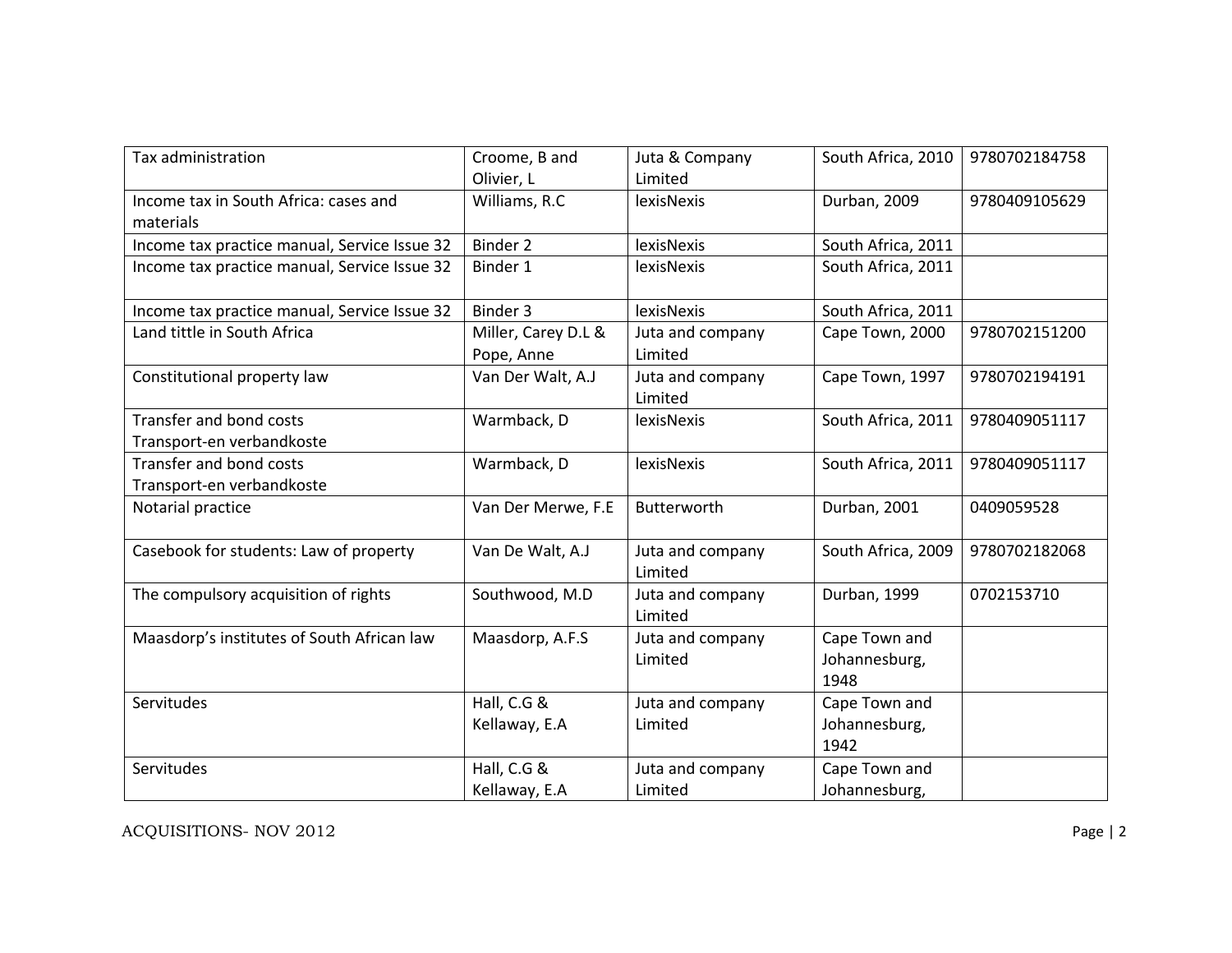|                                                                          |                                   |                                           | 1942                                   |               |
|--------------------------------------------------------------------------|-----------------------------------|-------------------------------------------|----------------------------------------|---------------|
| Eviction and rental claims: A practical guide,<br>Service Issue 3        | Smith, C.P                        | lexisNexis                                | South Africa, 2011                     |               |
| Sectional tittles, share blocks and time-<br>sharing, Service issue 13   | Van Der Merwe, C.G                | <b>lexisNexis</b>                         | South Africa, 2011                     |               |
| Sectional tittles, share blocks and time-<br>sharing, Service issue 13   | Van Der Merwe, C.G                | <b>lexisNexis</b>                         | South Africa, 2011                     |               |
| The ABC of conveyancing, Revision service 1,<br>2011                     | Kilbourn, L                       | Juta and company<br>Limited               | Cape Town, 2008                        | 9780702178764 |
| Maasdorp's institutes of South African law                               | Maasdorp, A.F.S                   | Juta and company<br>Limited               | Cape Town and<br>Johannesburg,<br>1948 |               |
| Water rights under the common law and the<br>irrigation act              | Juta, Henry K.G                   | J C Juta & CO                             | Durban, 1907                           |               |
| Studies in international law and relations                               | Higgins, Pearce. A                | <b>Cambridge University</b><br>Press      | London, 1928                           |               |
| Imperatoris iustiniani instutionum libri<br>quattuor                     | Moyle, J.B                        | <b>Oxford Clarendon Press</b>             | London, 1890                           |               |
| The institutes of Gaius                                                  | Francis De Zulueta                | <b>Oxford Clarendon Press</b>             | Great Britain,<br>1946                 |               |
| The institutes of Gaius                                                  | Francis De Zulueta                | <b>Oxford Clarendon Press</b>             | Great Britain,<br>1946                 |               |
| The law of nations: An introduction to the<br>international law of peace | Brierly, J.L                      | <b>Oxford University Press</b>            | London, 1924                           |               |
| Military law: Its procedure and practice                                 | Lieut-Colonel<br>Session C. Pratt | Kegan Paul, Trench,<br>Trubner, & Co. LTD | London, 1891                           |               |
| Sohm's institutes of Roman law                                           | Ledlie, James C                   | <b>Oxford Clarendon Press</b>             | London, 1907                           |               |
| An introduction to Roman-Dutch law                                       | Lee, R.W                          | <b>Oxford Clarendon Press</b>             | Great Britain,<br>1961                 |               |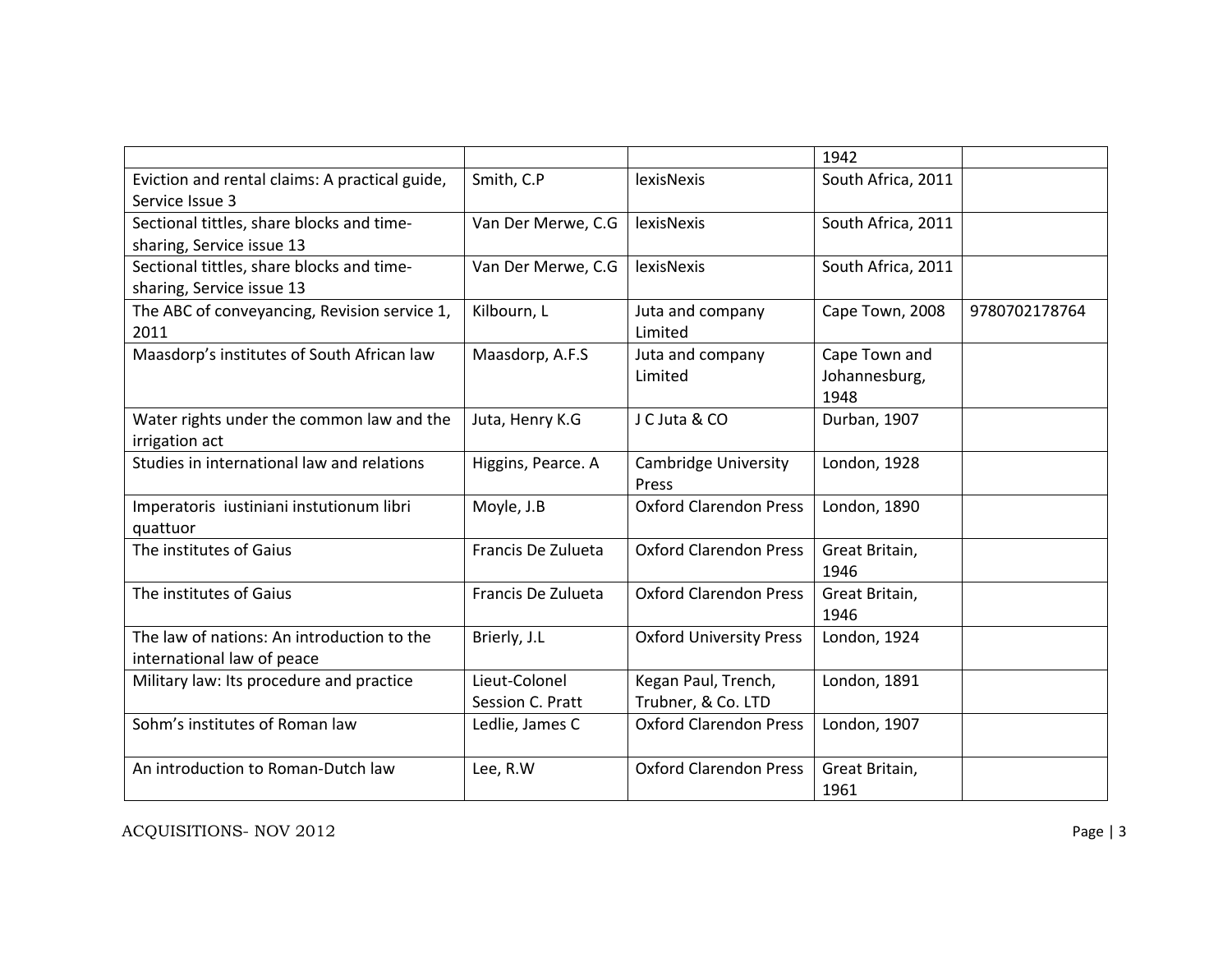| An introduction to Roman-Dutch law                                            | Lee, R.W                        | <b>Oxford Clarendon Press</b>  | Great Britain,<br>1961 |               |
|-------------------------------------------------------------------------------|---------------------------------|--------------------------------|------------------------|---------------|
| The institutes of Gaius: Part II commentary                                   | Francis De Zulueta              | <b>Oxford Clarendon Press</b>  | Great Britain,<br>1952 |               |
| Meaning in legal interpretation                                               | Bradfield & Van Der             | Juta and company               | Cape Town, 1998        | 9780702147999 |
|                                                                               | Merwe                           | Limited                        |                        |               |
| Psychology and Law                                                            | Tredoux, Colin et al            | Juta and company<br>Limited    | South Africa, 2005     | 0702166626    |
| Street law: Practical law for South Africans                                  | McQuoid-Mason, D                | Juta and company<br>Limited    | South Africa, 1987     | 0702166685    |
| The role of Psychiatry in law                                                 | Guttmacher,<br>Manfred S        | Charles C Thomas<br>Publishers | USA, 1968              |               |
| Aspects of forensic medicine: an introduction<br>for healthcare professionals | Joyner, Kate                    | Juta and company<br>Limited    | 2010                   | 9780702186585 |
| Bioethics, human rights and health law                                        | Dhai, A & McQuoid-<br>Mason, D  | Juta and company<br>Limited    | South Africa, 2011     | 9780702180521 |
| Advertising and the law                                                       | De Jager, C & Smith,<br>Е       | <b>Butterworths</b>            | Durban, 1995           | 0409022233    |
| A-Z of nursing law                                                            | McQuoid-Mason, D<br>& Dada M    | Juta and company<br>Limited    | Cape Town, 2009        | 9780702188985 |
| Clinical law un SA                                                            | De Klerk, Willem et<br>al       | lexisNexis                     | South Africa, 2006     | 9780409021981 |
| Res Ipsa Loquitur & Medical negligence                                        | Patrick Van Den H &<br>Pieter C | Juta and company<br>Limited    | Cape Town, 2011        | 9780702185977 |
| Public health law in South Africa                                             | Nadasen,<br>Sundrasagaran       | <b>Butterworths</b>            | South Africa, 2000     | 0409044717    |
| Introduction to Medico-Legal practice                                         | McQuoid-Mason, D<br>& Dada M    | <b>Butterworths</b>            | Durban, 2001           | 0409021725    |
| The law of medical schemes in South Africa,                                   | Pearmain, D                     | Juta and company               | Johannesburg,          | 9780702179198 |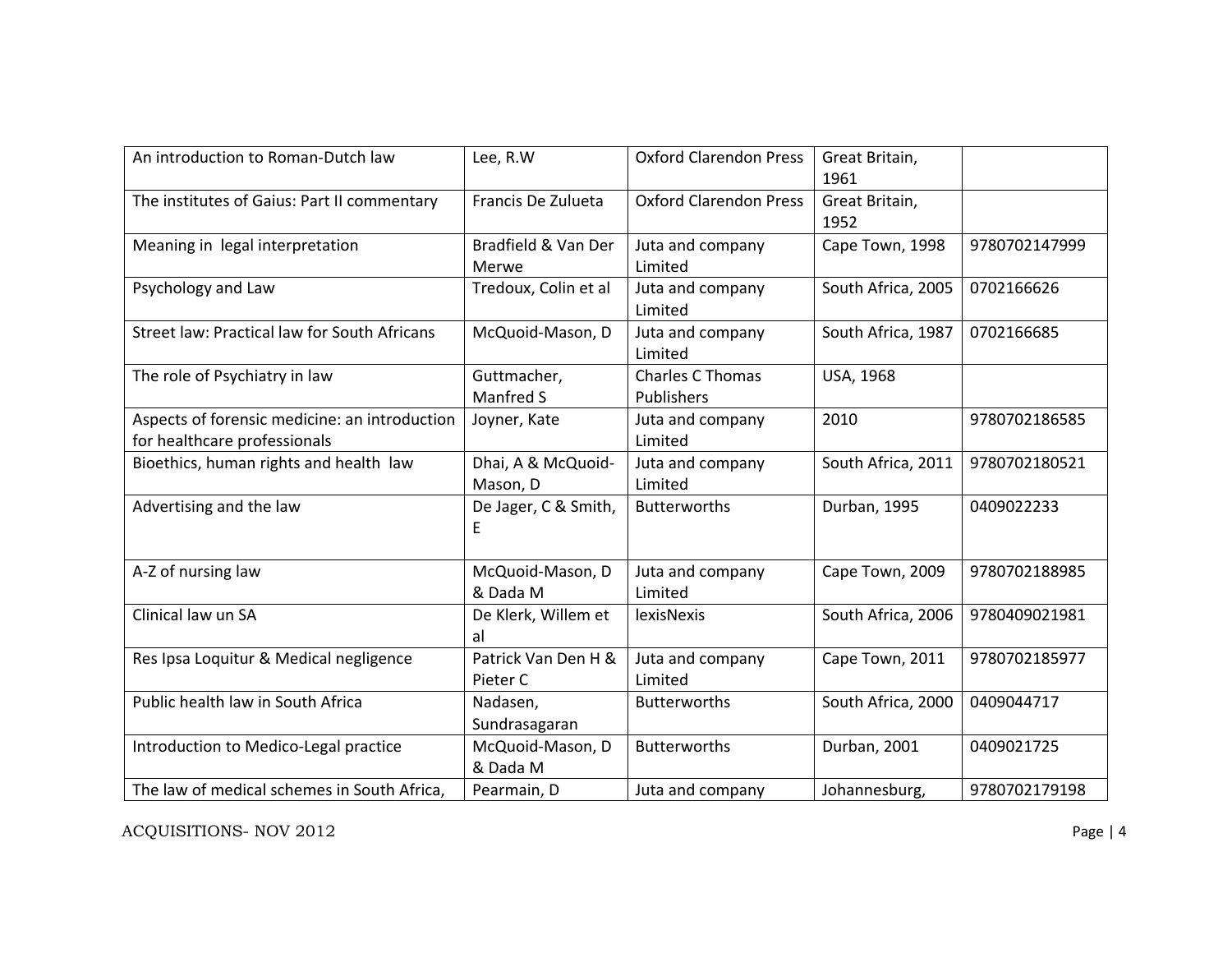| revision Service 2                             |                       | Limited             | 2008               |               |
|------------------------------------------------|-----------------------|---------------------|--------------------|---------------|
| Casebook on third party compensation           | Klopper, H.B          | lexisNexis,         | Durban, 2004       | 0409037702    |
|                                                |                       | <b>Butterworths</b> |                    |               |
| Lindley on partnership                         | Lindley, Walter, B &  | Sweet and Maxwell   | London, 1905       |               |
|                                                | Tomlin, T.J.C         | Limited             |                    |               |
| Casebook on South Africa family law:           | Heaton, J             | lexisNexis          | South Town, 2010   | 9780409035148 |
| Vonnisbundel oor die Suid-Afrikaanse           |                       |                     |                    |               |
| familiereg                                     |                       |                     |                    |               |
| Trials & tribulations, trends & triumphs:      | Sloth-Nielsen, J      | Juta and company    | Cape Town, 2008    | 9780702179488 |
| Developments in international, Africa and      |                       | Limited             |                    |               |
| South Africa child and family law.             |                       |                     |                    |               |
| The fate of the child: Legal decisions on      | Burman, S             | Juta and company    | Cape Town, 2003    | 0702160741    |
| children in the new South Africa               |                       | Limited             |                    |               |
| Neethling's law of personality                 | Neethling, J et al    | lexisNexis          | Durban, 2005       | 9780409061307 |
| Handbook of the South African law of           | Lesbury Van Zrl       | lexisNexis          | South Africa, 2010 | 9780409047073 |
| maintenance                                    |                       |                     |                    |               |
| Breach of promise and seduction in South       | Van Den Heever, F.P   | Juta and company    | Cape Town, 1954    |               |
| African law                                    |                       | Limited             |                    |               |
| Family law in Botswana: Cases, materials and   | Quansah, E.K          | lexisNexis,         | South Africa       | 9780409023817 |
| commentary                                     |                       | <b>Butterworths</b> |                    |               |
| Child law in South Africa                      | Boezaart, T           | Juta and company    | South Africa, 2009 | 9780702182129 |
|                                                |                       | Limited             |                    |               |
| Commentary on the children's act, Revision     | Davel, C.J & Skelton, | Juta and company    | South Africa, 2007 | 9780702178832 |
| service 3, 2011                                | A.M                   | Limited             |                    |               |
| A practical guide to patrimonial litigation in | Adv PA van Niekerk    | <b>lexisNexis</b>   | Durban, 1999       | 9780409060287 |
| divorce actions, Issue 13                      | <b>SC</b>             |                     |                    |               |
| Family law service, Service Issue 56           |                       | lexisNexis          | South Africa, 2011 |               |
| Family law service, Service Issue 56           |                       | lexisNexis          | South Africa, 2011 |               |